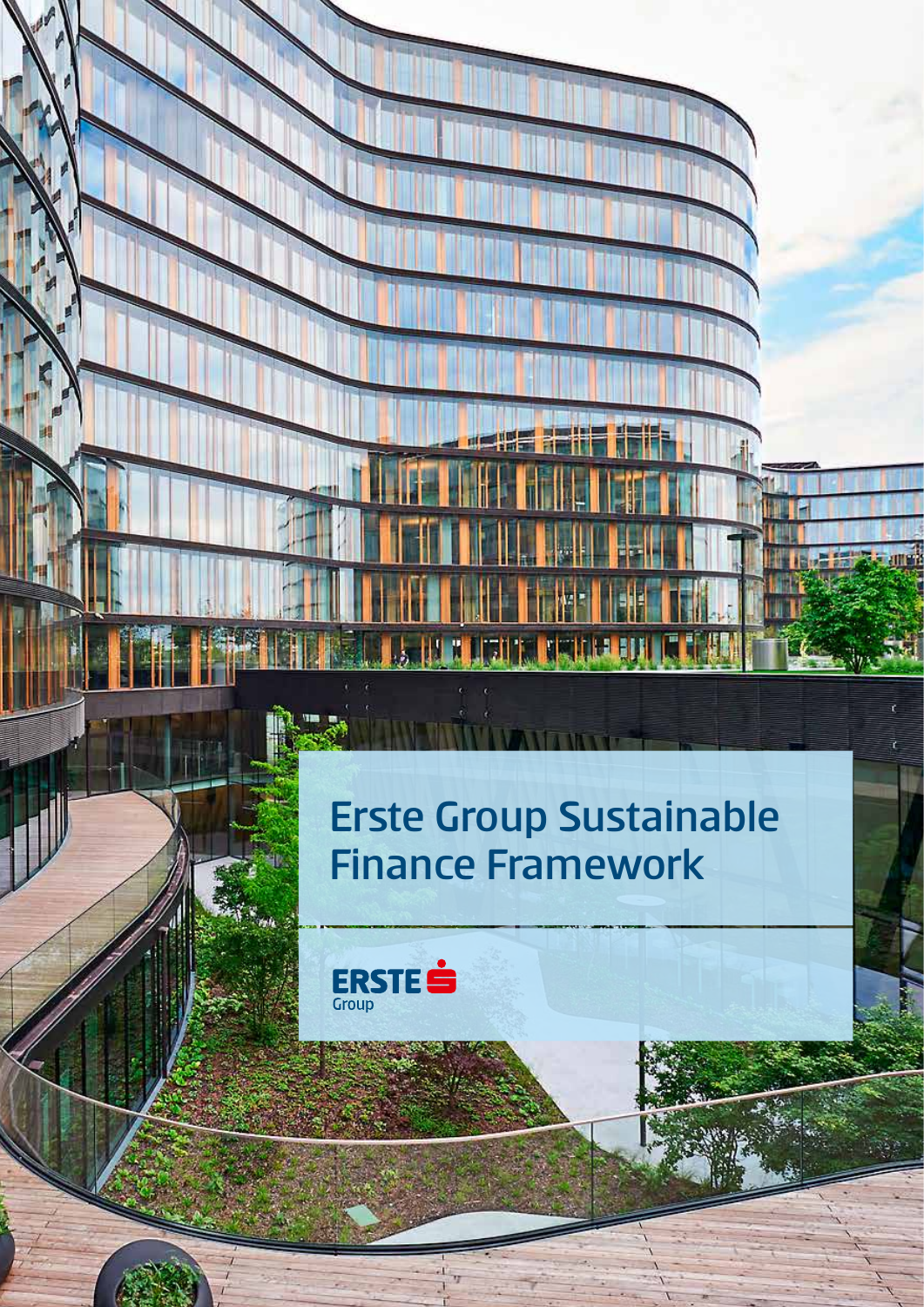# **Table of contents**

| 3 |  |  |  |  |  |
|---|--|--|--|--|--|
|   |  |  |  |  |  |
|   |  |  |  |  |  |
| 4 |  |  |  |  |  |
| 5 |  |  |  |  |  |
| 6 |  |  |  |  |  |
|   |  |  |  |  |  |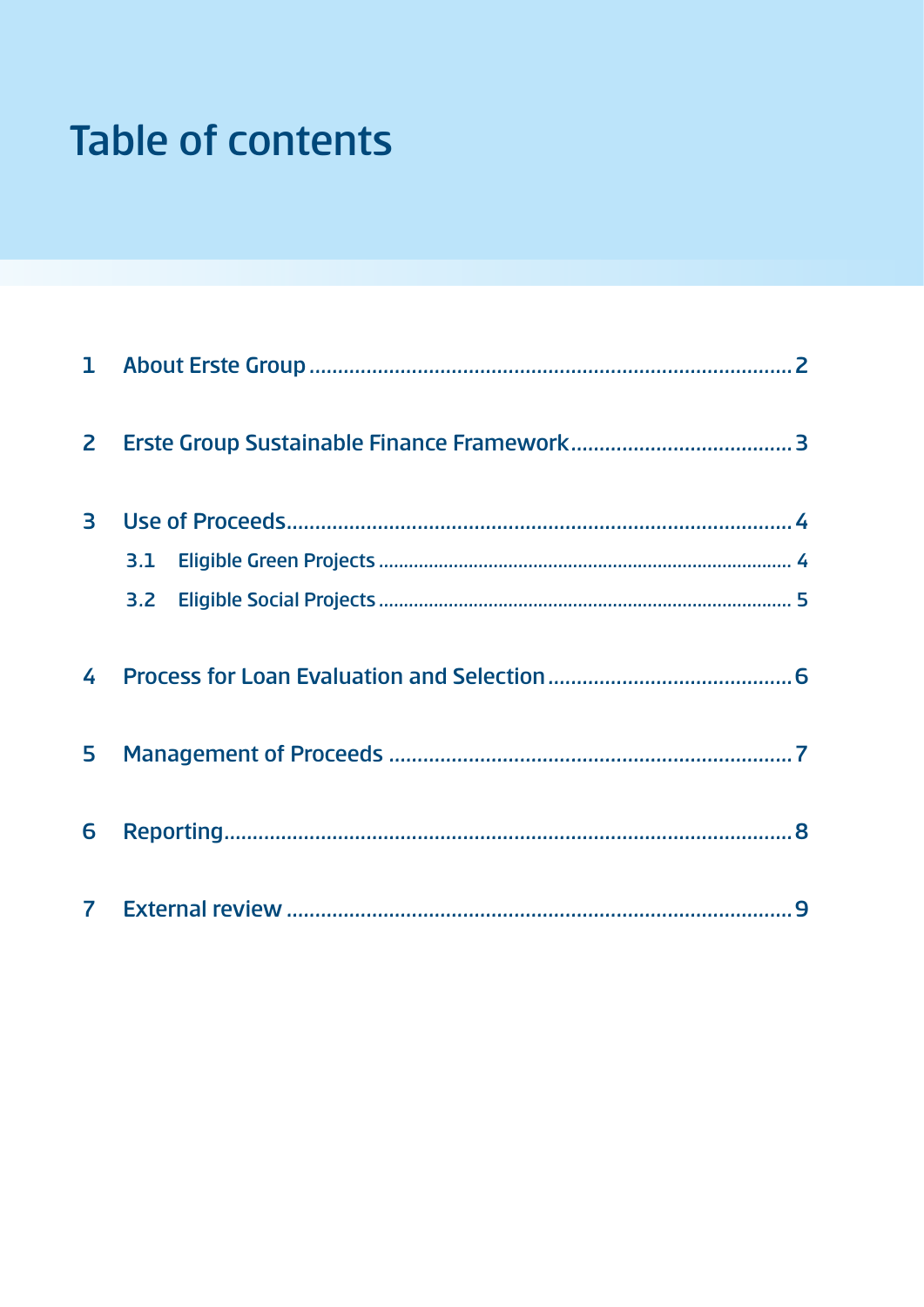# 1 About Erste Group

Erste Group Bank AG and all entities directly or indirectly controlled by Erste Group Bank AG (the **"Erste Group"**) currently employ around 46,200 staff, who work with 16.6 million clients in seven countries of Central and Eastern Europe (Austria, Croatia, Czech Republic, Hungary, Serbia, Romania, Slovakia). Erste Group provides its clients with safe, trusted, and topquality services. Apart from retail operations, Erste Group provides corporate financing and consulting services related to investment, access to international capital markets, public sector financing and interbank market operations.

Erste Group is built on traditional roots of banking with a corporate history dating back to 1819. The first Erste oesterreichische SparCasse opened its doors in the midst of a post-war economic crisis, but had a clear and revolutionary mission codified in its founding letter: "[Its] purpose is to provide [...] factory workers, peasants, or other industrious and economical minors or persons of full legal age with the means of gradually building up a small amount of capital out of their hard-won earnings, so they can spend it later in life for retirement, dowries, assistance in sickness, old age, or to achieve any praiseworthy objective". The inclusion driven strategy, the believe that everyone can prosper is a critical and valid mission statement of Erste Group also today.

### **Sustainability at Erste Group**

Prosperity, equal opportunities and a just social wellbeing is in the heart of Erste Group's core values and business objectives. It is also very clear, that the accelerating level of environmental degradation and the urgency of climate change are threatening especially the most vulnerable part of our societies.

As a reflection of the leading role in social wellbeing of the CEE region, Erste Group is committed to contribute to the United Nations Sustainable Development Goals (**"SDGs"**) as well as committed to achieve the targets set by the Paris COP21 of limiting the global warming to a well below 2, preferably to 1.5 degree Celsius, compared to pre-industrial levels. In line with these global targets, Erste Group in 2020 approved an overarching set of internal Environmental-Social-Governance (**"ESG"**) business objectives, laid down a strategic roadmap of priorities covering sustainable finance, comprehensive ESG risk management, raising employee awareness and aiming enhanced transparency of ESG disclosure standards.

Erste Group is working to establish sustainable finance in the CEE region, to mobilize funds for a transition towards low carbon economy, to enhance risk management and financing standards and increase the credibility of the sustainable investments of the region. Erste Group in all its countries takes responsibility to finance socially and economically important infrastructure, public administration, or common good projects in demand. Erste Group applies across its regions a social banking concept to support the most vulnerable part of society (individuals, NGOs but also start-ups) and fosters financial literacy. Erste Group refrains from financing projects that have harmful consequences on the ethical, social and environmental wellbeing.

To be successful Erste Group will focus on communication to inform employees, clients, shareholders and other stakeholders about targets and guiding principles of its environmental strategy.

Erste Group is included in the following ratings/ indexes:

Erste Group has been part of the Euronext Vigeo Index Eurozone 120 since June 2018.

- ‒ Included in the Vienna Stock Exchange's sustainability index since its launch in 2008.
- ‒ Erste Group has been part of the FTSE4Good Index Series since 2016.
- ‒ In October 2018, Erste Group was awarded prime status in the ISS ESG ratings.
- ‒ At the beginning of 2019 imug Investment Research raised the rating for Erste Group from neutral to positive, and public sector covered bonds (Öffentliche Pfandbriefe) are now rated as very positive.
- ‒ In 2019, Erste Group received a rating of AA (on a scale of AAA-CCC) in the MSCI ESG Ratings assessment.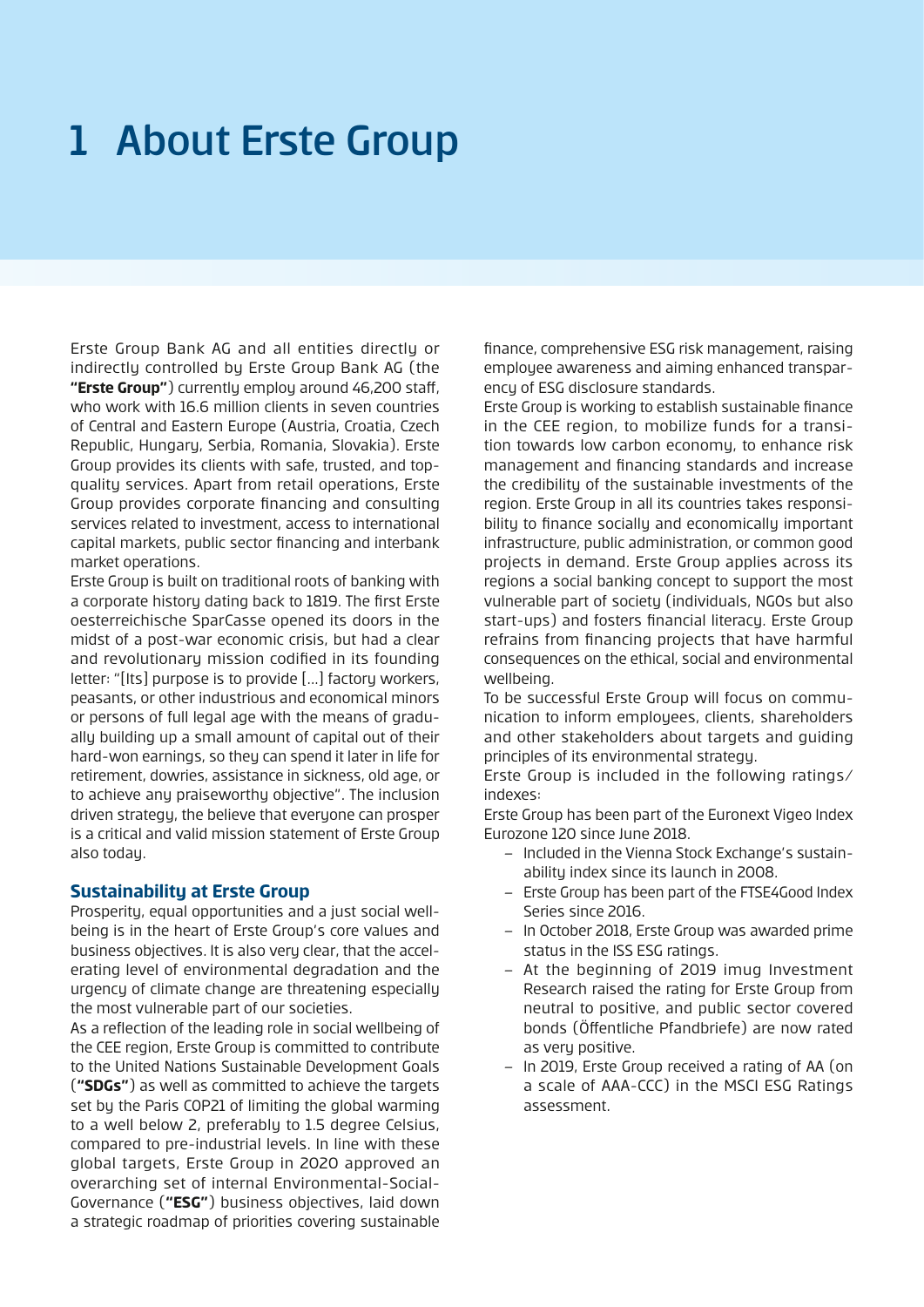### 2 Erste Group Sustainable Finance Framework



Erste Group's Sustainable Finance Framework is designed as an umbrella framework that will allow Erste Group to issue sustainable finance instruments to finance new and/or refinance existing loans to its clients and projects with environmental and/or social benefits.

**"Sustainable Finance Instruments"** will include bearer and registered bonds, promissory notes and other debt or financing instruments, which might be issued publicly or as private placements and fund eligible green and/or social projects that conform to the sustainable finance principles.

- ‒ **"Green Bonds"** means Sustainable Finance Instruments that finance and/or refinance Eligible Green Loans (as defined in the 3.1 Use of Proceeds section);
- ‒ **"Social Bonds"** means Sustainable Finance Instruments that finance and/or refinance Eligible Social Loans (as defined in the 3.2 Use of Proceeds section);
- ‒ **"Sustainability Bonds"** means Sustainable Finance Instruments that finance and/or refinance a mix of Eligible Green Loans (as defined in the 3.1 Use of Proceeds section) and Eligible Social Loans (as defined in the 3.2 Use of Proceeds section).

Erste Group's Sustainable Finance Framework is in line with:

- ‒ International Capital Market Association (ICMA) Green Bond Principles (**"GBP"**) 20181 ;
- ‒ International Capital Market Association (ICMA) Social Bond Principles ("SBP") 2020<sup>2</sup>;
- ‒ International Capital Market Association (ICMA) Sustainability Bond Guidelines (**"SBG"**) 20183 .

The GBP, SBP and SBG are a set of voluntary guidelines that recommend transparency and disclosure and promote integrity in the development of the green and social instruments' market.

In alignment with these, Erste Group's Sustainable Finance Framework is based on the following key pillars:

- a. Use of Proceeds;
- b. Process for Project Evaluation and Selection;
- c. Management of Proceeds;
- d. Reporting;
- e. External Review.

For each Sustainable Finance Instrument issued, (i) Use of Proceeds (ii) Project Evaluation and Selection (iii) Management of Proceeds, (iv) Reporting, and (v) External Review will be adopted subject to and in accordance with this Sustainable Finance Framework as amended from time to time.

<sup>1</sup> https://www.icmagroup.org/green-social-and-sustainability-bonds/green-bond-principles-gbp/

<sup>2</sup> https://www.icmagroup.org/green-social-and-sustainability-bonds/social-bond-principles-sbp/

<sup>3</sup> https://www.icmagroup.org/green-social-and-sustainability-bonds/sustainability-bond-guidelines-sbg/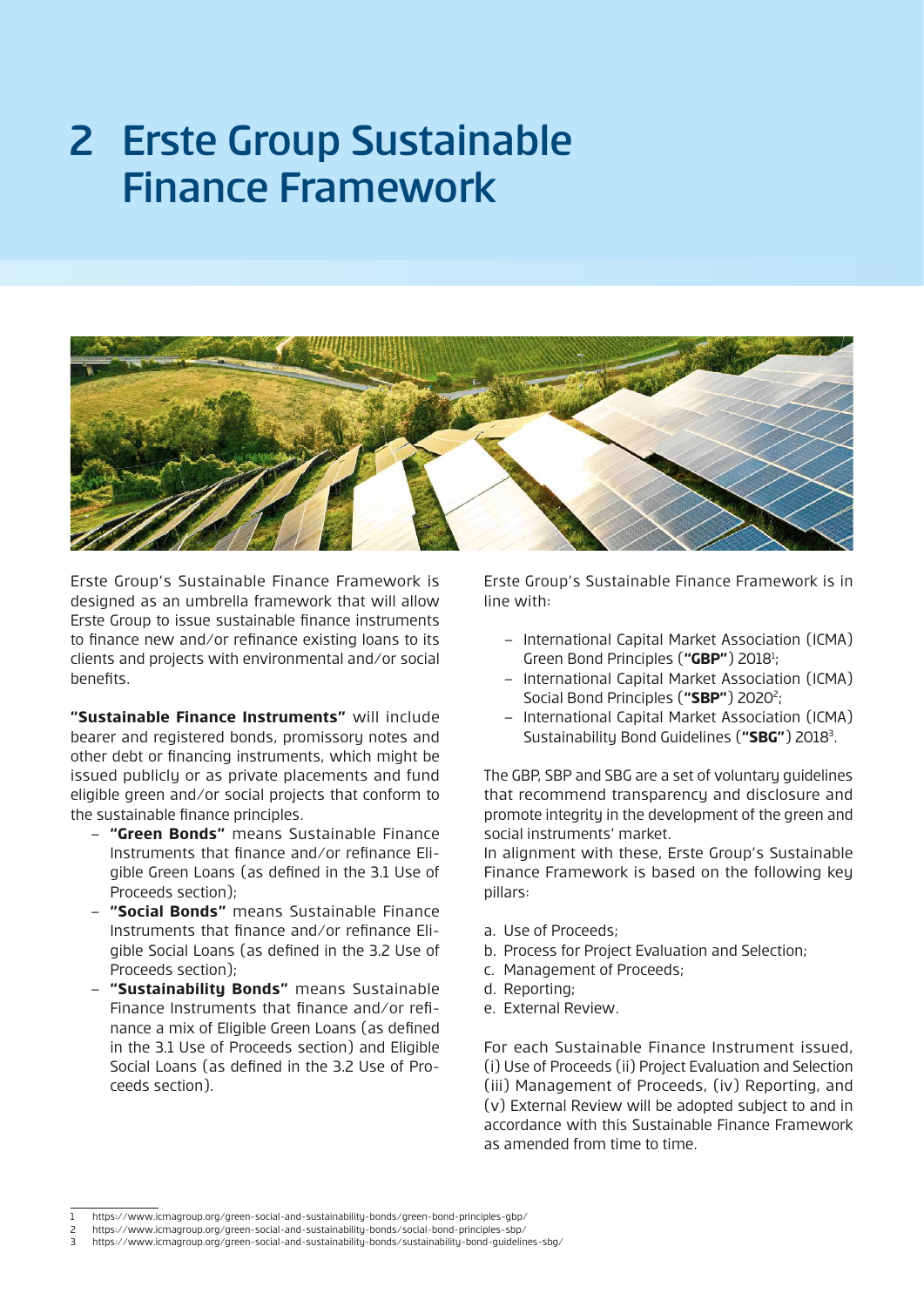# 3 Use of Proceeds

An amount equivalent to the net proceeds of the Sustainable Finance Instrument issuances (the **"Net Proceeds"**) will be exclusively used to finance and/or refinance the following loan instruments of Erste Group with environmental and/or social benefits:

Eligible Green Loans (**"Green Loans"**): loans and investments dedicated to the financing of Eligible Green Projects as defined in Section 3.1 with a positive environmental impact.

Eligible Social Loans (**"Social Loans"**): loans and investments dedicated to the financing of Eligible Social Projects as defined in Section 3.2 with a positive social impact.

Eligible Loan Portfolio (**"Loan Portfolio"**): is comprised of all Green Loans and Social Loans.

### 3.1 Eligible Green Projects

| Green<br><b>Category</b>                   | <b>Definition</b>                                                                                                                                                                       | <b>Eligibility Criteria</b>                                                                                                                                                                                                                                                                                                                                                                                                                                                                                                                                                          |                                          | <b>EU</b><br><b>Environmental</b><br><b>UN SDG Objective</b>    |
|--------------------------------------------|-----------------------------------------------------------------------------------------------------------------------------------------------------------------------------------------|--------------------------------------------------------------------------------------------------------------------------------------------------------------------------------------------------------------------------------------------------------------------------------------------------------------------------------------------------------------------------------------------------------------------------------------------------------------------------------------------------------------------------------------------------------------------------------------|------------------------------------------|-----------------------------------------------------------------|
| Green<br><b>Buildings</b><br>(Residential) | Loans and/or investments<br>to finance new or existing<br>residential buildings                                                                                                         | Buildings that are within the top 15%<br>low-carbon performing in the respective<br>countru<br>Buildings that have undergone refur-<br>bishments resulting in an increase in<br>energy efficiency of at least 30% against<br>a baseline performance of the building<br>before renovation (When using EPC<br>labels, at least two label steps increase<br>in energy performance certificate<br>compared to original built quality)<br>New Buildings that comply with Nearly<br>Zero Energy Buildings requirements<br>defined in relevant country building<br>legislation <sup>4</sup> | ♣                                        | Environmental<br>Objective (1):<br>Climate Change<br>Mitigation |
| Green<br><b>Buildings</b><br>(Commercial)  | Loans and/or investments<br>to finance new or existing<br>commercial buildings                                                                                                          | Buildings that are within the top 15%<br>low-carbon performing in the respective<br>country<br>Buildings that have undergone<br>refurbishments resulting in an increase<br>in energy of efficiency of at least 30%<br>against a baseline performance of the<br>building before the renovation<br>Where applicable, minimum certification<br>of BREEAM "Very Good", LEED "Gold" or<br>any other equivalent certification                                                                                                                                                              | 9 MAISTRY, POOL<br>♣<br>1 SUSTAINABLE CE | Environmental<br>Objective (1):<br>Climate Change<br>Mitigation |
| Renewable<br><b>Energy</b>                 | Loans and/or investments<br>to finance or refinance<br>generation and<br>transmission of energy<br>from renewable sources<br>and manufacturing of the<br>related equipment <sup>5</sup> | Onshore and offshore wind energy<br>$\overline{\phantom{0}}$<br>Solar (Photovoltaic)<br>- Small scale hydro power (<20 MW)<br>and refurbishment (or refinancing) of<br>existing large-scale hydro (>20 MW)<br>Geothermal energy with life cycle<br>$-$<br>assessment emissions < 100g C02e/kWh                                                                                                                                                                                                                                                                                       | 13 GENATE                                | Environmental<br>Objective (1):<br>Climate Change<br>Mitigation |

4 Within its Sustainable Finance Reporting, Erste Group intends to report on the % of New Buildings complying with the EU Taxonomy NZEB – 20% criteria, where applicable (for assets located in geographies where NZEB has been defined in terms correspondent Building Regulation).

5 All renewable energy products should have lifecycle carbon emissions less than 100g CO2/kWh.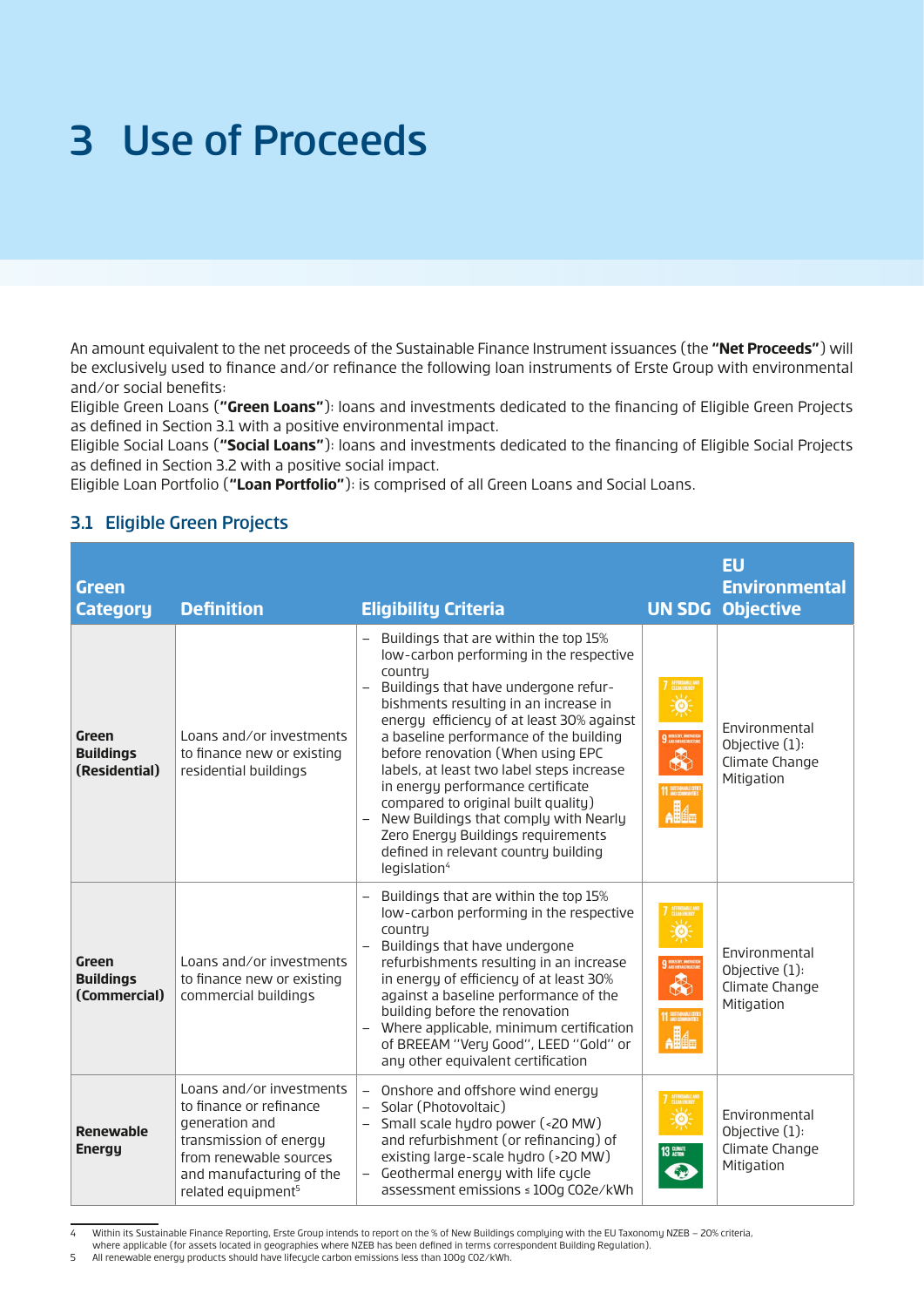### 3.2 Eligible Social Projects

| <b>Social Category</b>                                                                                        | <b>Definition</b>                                                                                                                                                           | <b>Eligibility Criteria</b>                                                                                                                                                                                                                                                                                                                                                                                                                                                                        | <b>UN SDG</b>                                                                   |
|---------------------------------------------------------------------------------------------------------------|-----------------------------------------------------------------------------------------------------------------------------------------------------------------------------|----------------------------------------------------------------------------------------------------------------------------------------------------------------------------------------------------------------------------------------------------------------------------------------------------------------------------------------------------------------------------------------------------------------------------------------------------------------------------------------------------|---------------------------------------------------------------------------------|
| <b>Access to</b><br><b>Subsidized Housing</b><br>("Gemeinnütziger<br>Wohnbau")   Affordable<br><b>Housing</b> | Loans and/or<br>investments to finance or<br>refinance existing or new<br>projects of subsidized<br>housing meeting the<br>relevant statutory<br>definitions <sup>6</sup> ; | - Financing of "gemeinnützige Bauvereini-<br>gungen" (GBV) and following the statutory<br>definitions of the Wohnungsgemein-<br>nützigkeitsgesetz (WGG), (e.g. cap on rental<br>expenses for tenants, income caps, cost<br>coverage principle with limitation on profits)<br>Affordable housing: Creating and operation<br>$\qquad \qquad -$<br>of affordable and/or improved housing;<br>Cooperative apartments; Rental Microcredits<br>(Zweite Sparkasse)                                        | $110$ rowery<br><b>İvêrat</b><br><b>10 REDUCED</b><br>$\left( \equiv \right)$   |
| <b>Financial and Social</b><br><b>Inclusion</b>                                                               | Loans and/or<br>investments to finance<br>or refinance start-ups,<br>microfinance businesses<br>or subjects of social<br>economy                                            | Financing must be part of the following<br>$\overline{\phantom{m}}$<br>activities / programs:<br>- Financing of social organizations<br>Microcredit program: financing unem-<br>$\overline{\phantom{0}}$<br>ployed who start businesses - coopera-<br>tion with Ministry of Social Affairs;<br>Agriculture start-up loans in rural areas<br>- Financing of social infrastructure projects<br>like kindergartens, cultural centers, house<br>for orphans or disabled people or sports<br>facilities | <b>A.A.</b><br><b>8</b> DECENT WORK AN<br>10 REDUCED<br>$\left( \equiv \right)$ |
| <b>Access to Essential</b><br><b>Services</b>                                                                 | Loans to finance or<br>refinance projects related<br>to essential services <sup>7</sup>                                                                                     | Providers of public healthcare and facilities:<br>- Public hospitals<br>- Elderly care facilities<br>Other Healthcare facilities<br>- Primary and secondary schools (public) and<br>vocational training:<br>- Related infrastructure<br>Dedicated programmes, learning materi-<br>als, furniture and other equipment                                                                                                                                                                               | 3 GOOD HEALTH<br><b>1</b> QUALITY<br>WĠ<br>5 EDIDER<br>⊜                        |

Erste Group may, at any time, extend the list of Green and/or Social Loans to other type of assets which provide verifiable sustainability benefits. In this case, Erste Group commits to update the current Sustainable Finance Framework and to extend the set of criteria to appropriately reflect the new asset class.

For clarification purposes, the Use of Proceeds of the Sustainable Finance Instruments must be in alignment with the limitations and restrictions outlined and defined in Erste Group's Responsible Financing Policy<sup>8</sup>.

8 https://www.erstegroup.com/en/about-us/sustainability

<sup>6</sup> As defined by the Austrian federal law of 8 March 1979 on non-profit housing (Wohnungsgemeinnützigkeitsgesetz – WGG), as amended, updated.

Excluding range of businesses such as, but not limited to alcohol, tobacco, coal mining, weapons, pornography, gambling, activities involving forced or child labour, business with a record of engaging in illegal practices.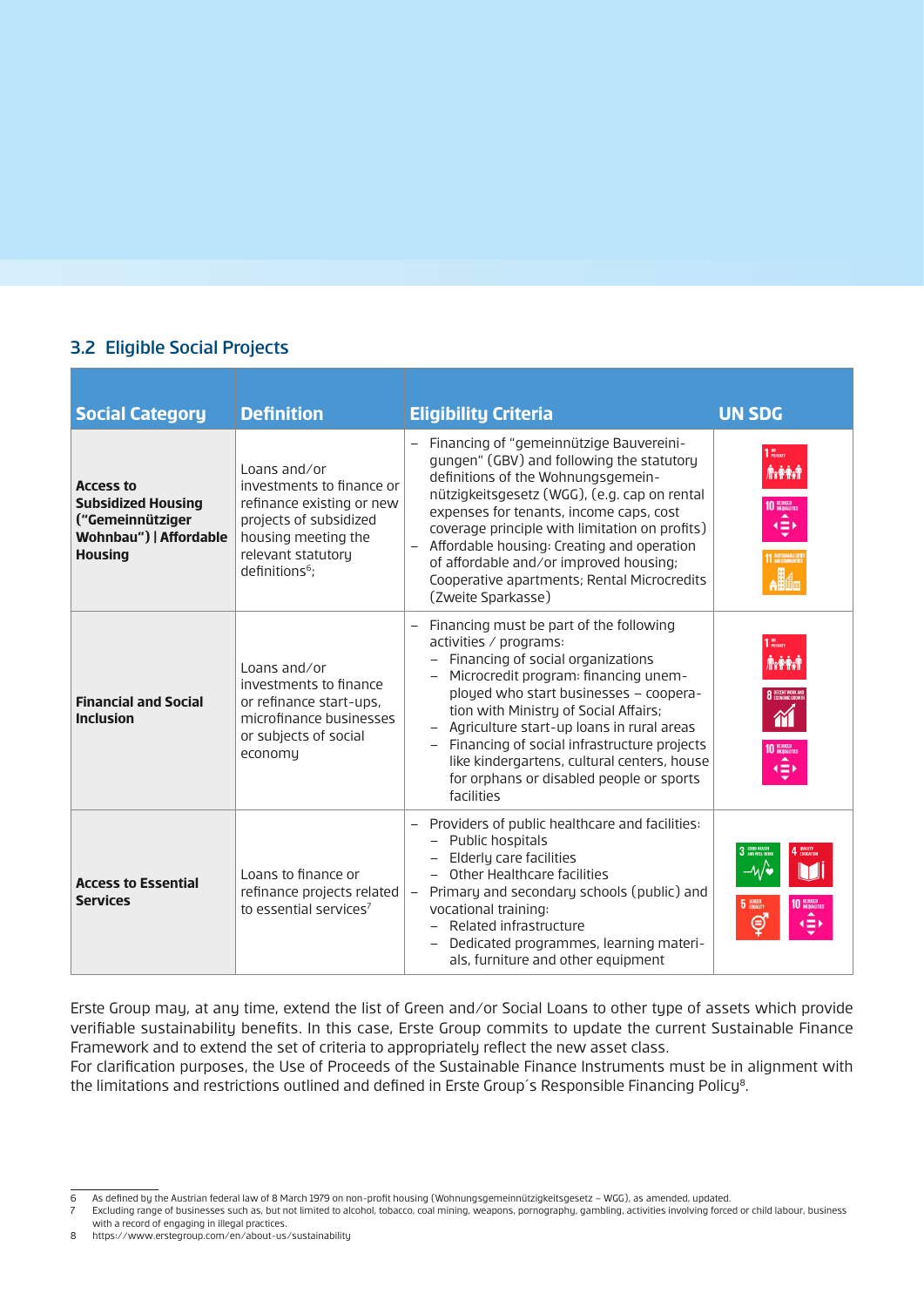### 4 Process for Loan Evaluation and **Selection**



A dedicated Sustainable Finance Committee (the "SFC") has been established to create and manage this Sustainable Finance Framework. Erste Group's SFC is comprised bu the Sustainability Officer, who will serve as its chairman, and members of the Senior Management Team. The SFC will manage any future updates to the Sustainability Finance Framework, including amendments to the list of Eligible Categories, oversee its implementation and meet at least once a year. The Sustainable Finance Framework will be evaluated according to the Principles and Guidelines mentioned under 2. Erste Group Sustainable Finance Framework.

In identifying Green and Social Loans and their nonfinancial impacts Erste Group may rely on external consultants and their data sources.

The loans selection is based on the Eligibility Criteria defined in the section above (see the section entitled 3. Use of Proceeds). Erste Group ensures that all Green and Social Loans comply with official national and international environmental and social laws and regulations and any standards on a best effort basis. It is part of Erste Group's transaction approval process to ensure that all its activities comply with internal environmental and social directives. Erste Group has defined minimum environmental and social requirements for all lending businesses, including those financed with the proceeds of the Sustainable Finance Instruments. These Eligibility Criteria, minimum requirements and ESG related matters are continuously developed and renewed in Erste Group's external and internal policy frameworks. Erste Group's environmental and social policies can be found on:

[https://www.erstegroup.com/en/about-us/sustainability.](https://www.erstegroup.com/en/about-us/sustainability)

ESG risk factors are always part of financing standards of Erste Group. The standards are industry sector differentiated, related to the size, complexity and impact, and applied at client onboarding or at the financing transactions. Reflecting on the increasing importance of ESG risks, Erste Group is further enhancing its approach with the implementation of a conceptually much broader, balanced ESG scorecardbased screening and a consecutive deep dive ESG risk assessment on the relevant large customer segments. Erste Group refrains from ethically, social and environmentally harmful transactions. Our risk perspective and exclusion rules are outlined in the publicly available "Responsible Finance Policy". Erste Group is committed to regularly recalibrate these financing rules, reflecting on the rising urgency of climate action, the evolving new standards of the European Commission and the on-going public behavioural change.

The Erste Group definition of the ESG risks is available in the publicly disclosed

"Erste Group ESG Risk Definition Policy"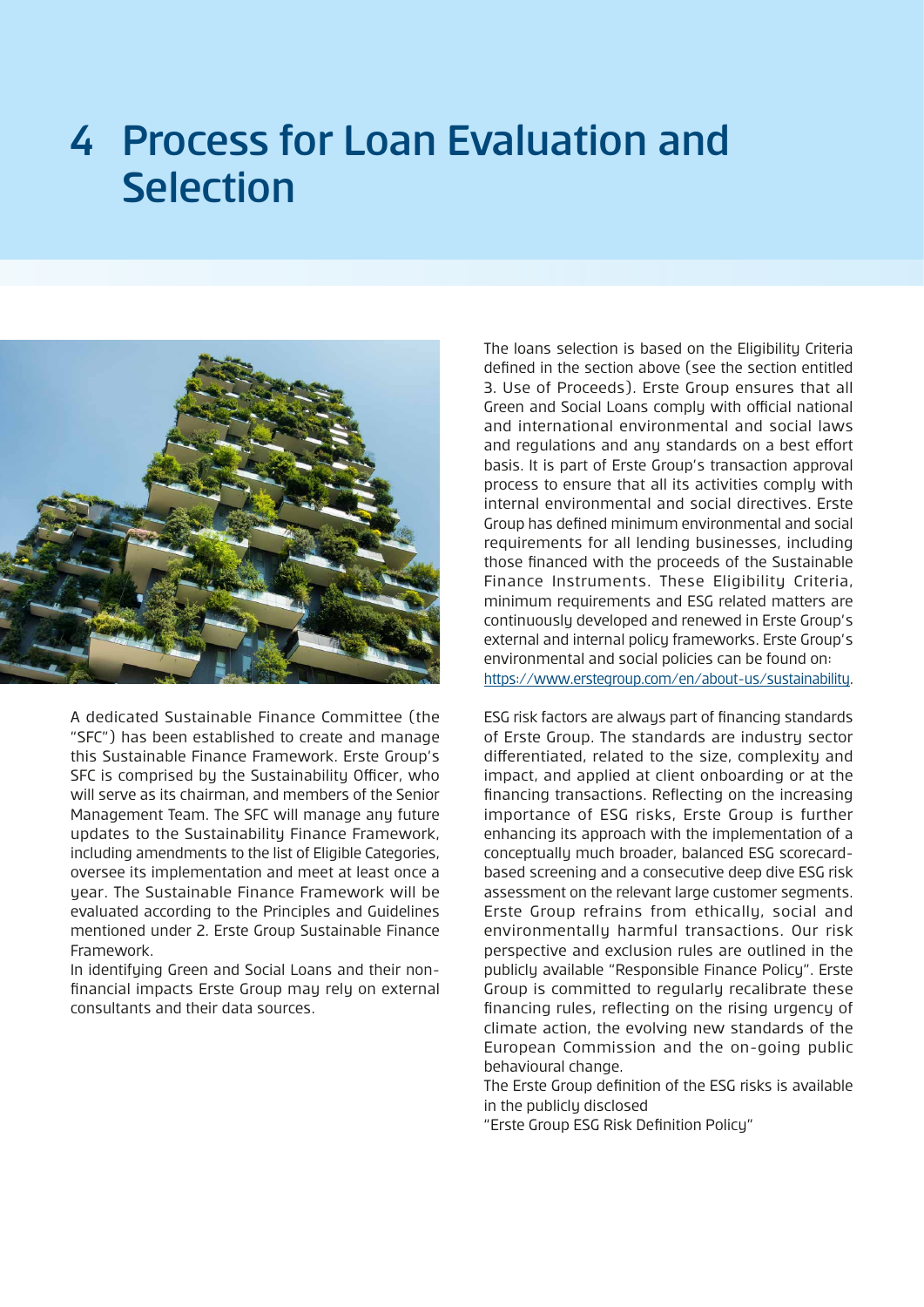### 5 Management of Proceeds

The Net Proceeds of the Sustainable Finance Instruments issued under this Sustainability Finance Framework will be managed by Erste Group in a portfolio approach. Erste Group intends to allocate the proceeds from the Sustainable Finance Instruments to a portfolio of loans that meet the Use of Proceeds Eligibility Criteria and in accordance with the evaluation and selection process presented above.

Erste Group entities will strive, within 24 months after issuance, to reach a level of allocation of the Loan Portfolio that at least matches the Net Proceeds from its outstanding Sustainable Finance Instruments.

 Additional Green and/or Social Loans will be added to the Loan Portfolio to the extent required.

Pending the allocation of the Net Proceeds of any Sustainable Finance Instrument to the Loan Portfolio, all or a portion of the Net Proceeds may be used for the payment of outstanding indebtedness or other capital management activities.

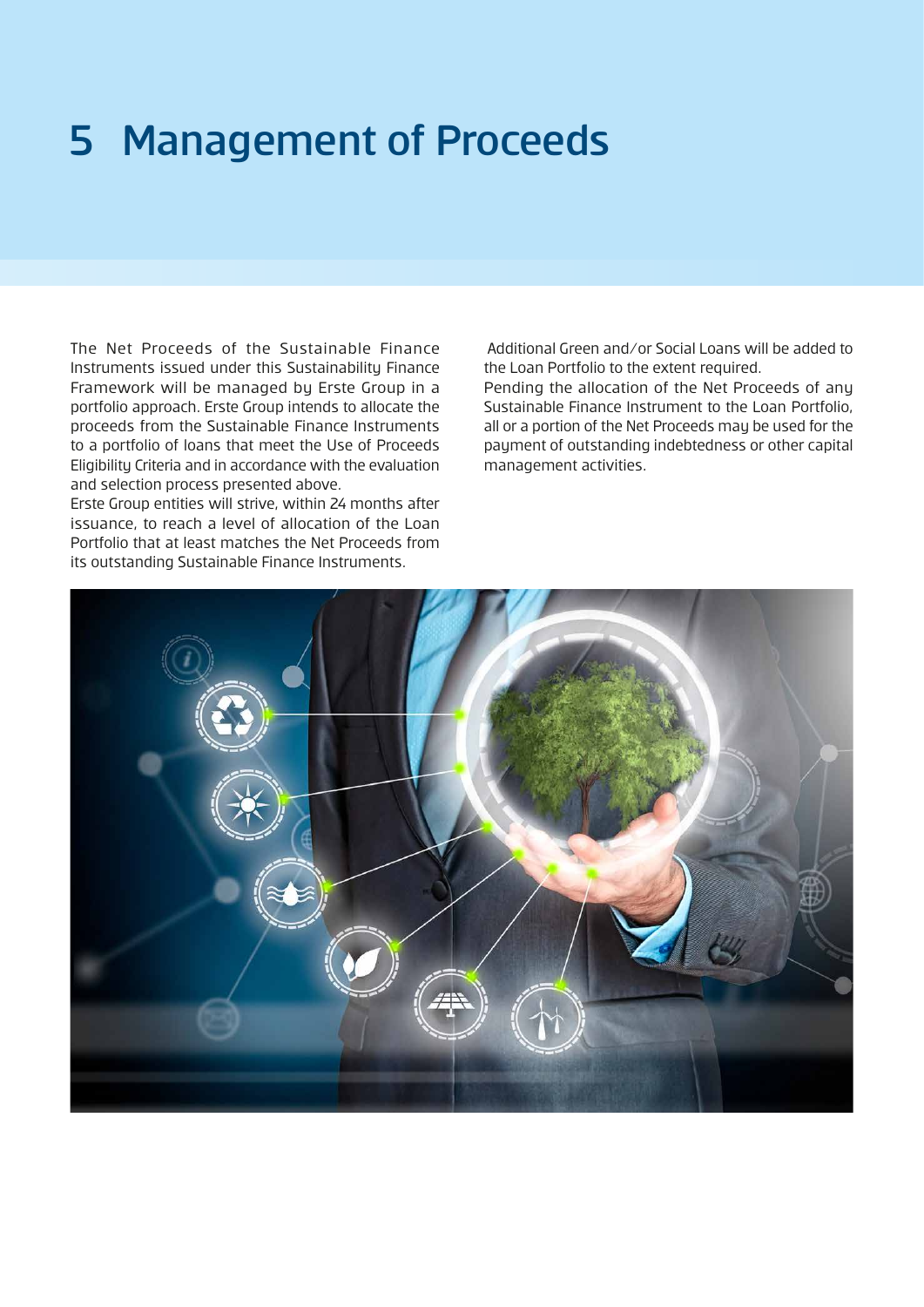### 6 Reporting

Erste Group will make and keep readily available reporting on the allocation of Net Proceeds to the Loan Portfolio on a nominal equivalence basis one year from the issuance of the respective Sustainable Finance Instruments, to be renewed annually until full allocation.

Erste Group intends to issue reports on the allocation of the Use of Proceeds to the Loan Portfolio at least at the category level and on an aggregated (portfolio) basis for all Sustainable Finance Instruments issued by Erste Group.

Erste Group intends to align, on a best effort basis, the impact reporting with the portfolio approach described in "Handbook - Harmonized Framework for Impact Reporting (December 2020)" and "Working Towards a Harmonized Framework for Impact Reporting for Social Bonds (June 2019)"

In any case, Erste Group will not double count the financing of any Green or Social Loans.

#### **Allocation Reporting**

The allocation report will provide, on an aggregated basis, indicators such as:

- ‒ the size of the Loan Portfolio;
- ‒ the total amount of proceeds allocated to the Loan Portfolio (consisting of Green and Social Loans);
- ‒ the balance (if any) of unallocated proceeds;
- the amount or the percentage of new financing and refinancing;
- ‒ the geographical distribution of the assets (at country level);
- ‒ the total volume of Sustainable Finance Instruments outstanding.

#### **Impact Reporting**

Where feasible, Erste Group intends to report on the environmental and social impacts of the projects funded with the Sustainable Finance Instruments' proceeds or refer to existing sustainability reporting of Erste Group. A list of potential indicators is presented below.

| <b>GBP/SBP Category</b>                                           | <b>Potential impact indicators</b>                                                                                                                                                                      |
|-------------------------------------------------------------------|---------------------------------------------------------------------------------------------------------------------------------------------------------------------------------------------------------|
| <b>Green Buildings (Commercial)</b>                               | - Estimated ex-ante annual energy consumption in KWh<br>- Estimated annual avoided carbon emissions (in tCO <sub>2</sub> eq)<br>- Overview of sustainable labels and certificates of eligible buildings |
| <b>Green Buildings (Residential)</b>                              | - Estimated ex-ante annual energy consumption in KWh<br>- Estimated annual avoided carbon emissions (in tCO <sub>2</sub> eq)                                                                            |
| <b>Renewable Energy</b>                                           | - Installed renewable energy capacity (GW or MW)<br>- Estimated annual avoided carbon emissions (in tCO <sub>2</sub> eq)                                                                                |
| <b>Access to Subsidized Housing</b><br>("Gemeinnütziger Wohnbau") | - Number of units built<br>- Number of beneficiaries (if possible)                                                                                                                                      |
| <b>Financial and Social Inclusion</b>                             | - Number of projects/facilities financed<br>- Volume allocated to projects<br>- Number of beneficiaries                                                                                                 |
| <b>Access to Essential Services</b>                               | - Number of projects/facilities financed<br>- Volume allocated to projects<br>- Number of beneficiaries                                                                                                 |

Both the allocation report and the impact report will be made available on the Erste Group's websites.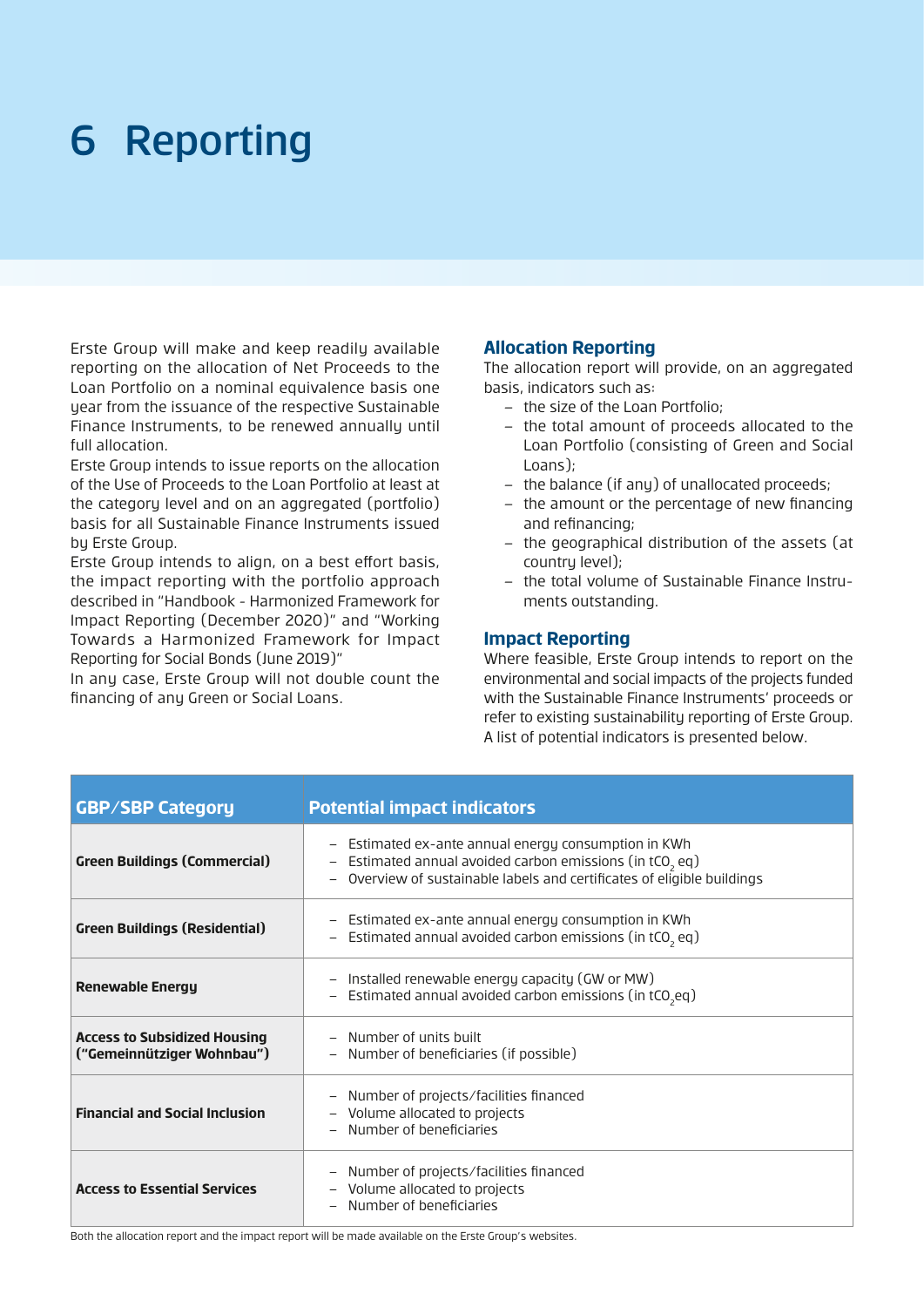# 7 External review

### **Second party opinion**

Erste Group's Sustainable Finance Framework has been reviewed by ISS ESG who has issued a Second Party Opinion. ISS ESG evaluated Erste Group's Sustainable Finance Framework and its alignment with relevant industry standards and has provided views on the robustness and credibility of the Sustainable Finance Framework.

The Second Party Opinion as well as the Sustainable Finance Framework are available to investors and other stakeholders on [Erste Group's website.](https://www.erstegroup.com/en/investors/debt)

### **Verification**

Erste Group may request on an annual basis, starting one year after issuance and until maturity (or until full allocation), a limited assurance report of the allocation of the Sustainable Finance Instruments proceeds to the Loan Portfolio, provided by its external auditor or reputable verifier.

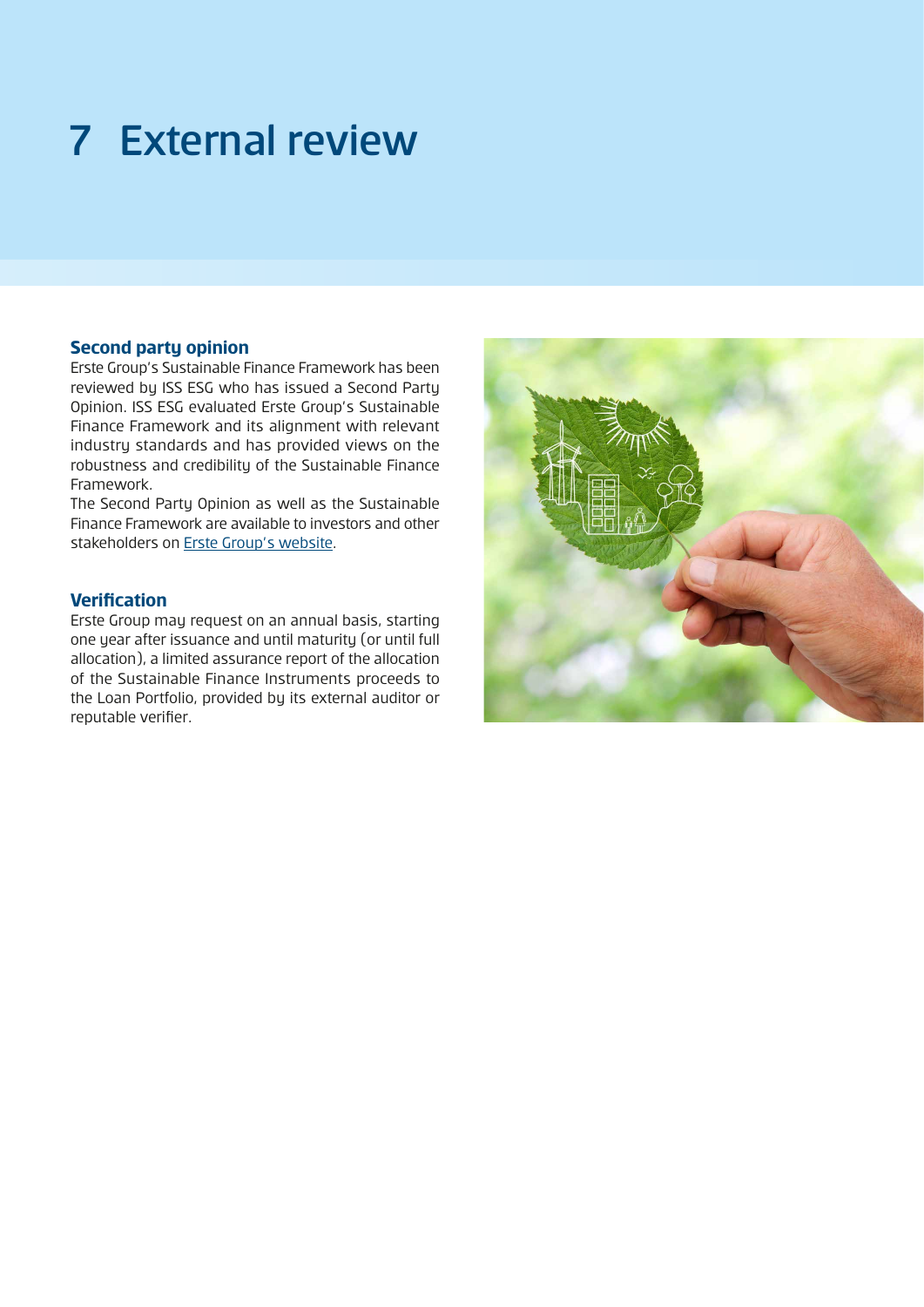# DISCLAIMER

This document is intended to provide non-exhaustive, general information. This document may contain or incorporate by reference public information not separately reviewed, approved or endorsed by ERSTE GROUP and accordingly, no representation, warranty or undertaking, express or implied, is made and no responsibility or liability is accepted by ERSTE GROUP as to the fairness, accuracy, reasonableness or completeness of such information.

This document may contain statements about future events and expectations that are forward looking statements. None of the future projections, expectations, estimates or prospects in this document should be taken as forecasts or promises nor should they be taken as implying any indication, assurance or guarantee that the assumptions on which such future projections, expectations, estimates or prospects have been prepared are correct or exhaustive or, in the case of the assumptions, fully stated in the document. ERSTE GROUP has and undertakes no obligation to update, modify or amend this document, the statements contained herein to reflect actual changes in assumptions or changes in factors affecting these statements or to otherwise notify any addressee if any information, opinion, projection, forecast or estimate set forth herein changes or subsequently becomes inaccurate.

This document is not intended to be and should not be construed as providing legal or financial advice. It does not constitute an offer or invitation to sell or any solicitation of any offer to subscribe for or purchase or a recommendation regarding any securities, nothing contained herein shall form the basis of any contract or commitment whatsoever and it has not been approved by any security regulatory authority.

The distribution of this document and of the information it contains may be subject of legal restrictions in some countries. Persons who might come into possession of it must inquire as to the existence of such restrictions and comply with them.

The information in this document has not been independently verified.

The addressee is solely liable for any use of the information contained herein and ERSTE GROUP shall not be held responsible for any damages, direct, indirect or otherwise, arising from the use of this document by the addressee.